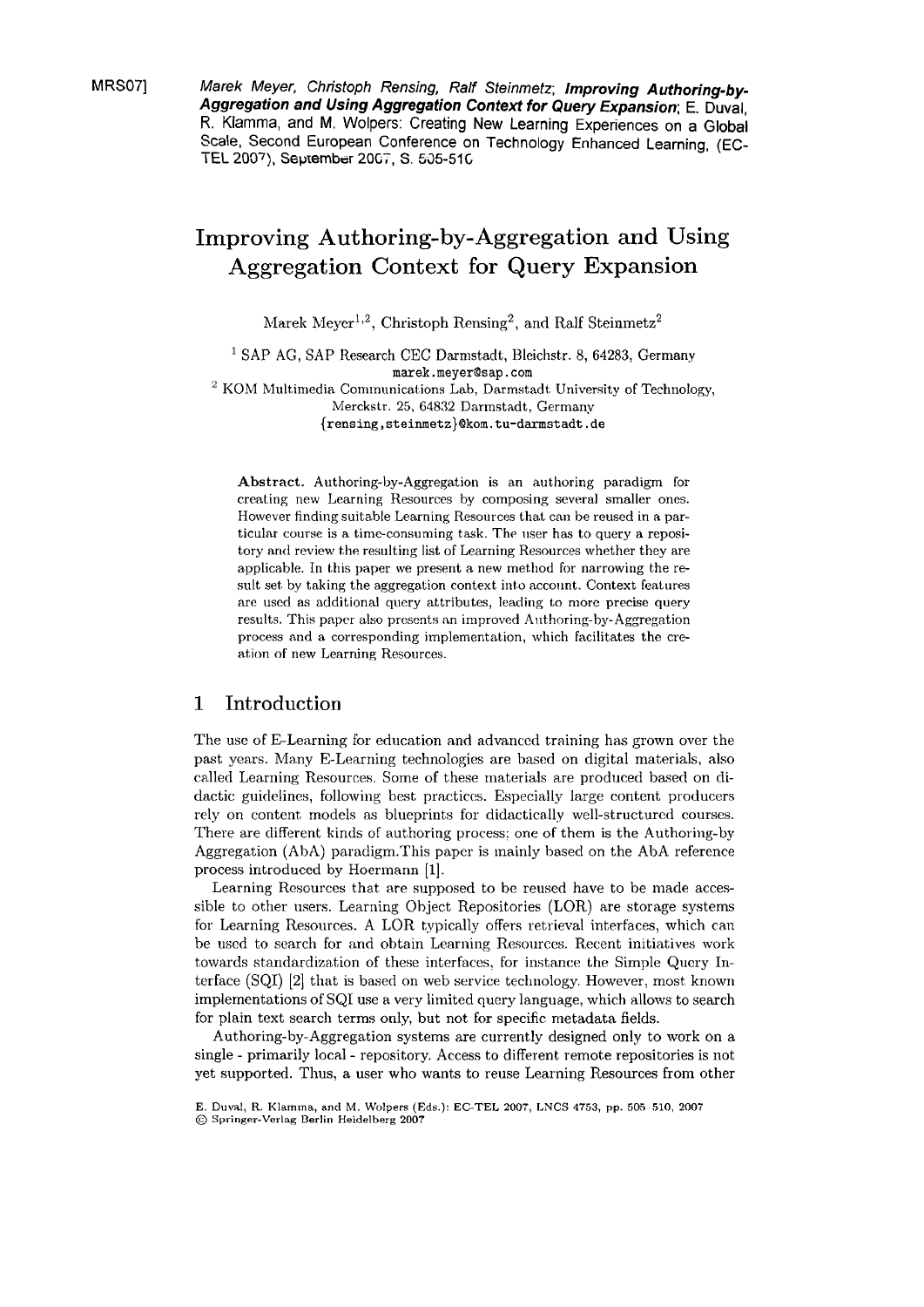#### 506 M. Meyer, C. Rensing, and R. Steinmetz

repositories has to search for them manually, download them and afterwards load them into his authoring tool. However, it would be more intuitive if the retrieval of Learning Resources were integrated into the authoring tool.

Current authoring tools and repositories have shortcomings regarding efficiency of AbA. It is time consuming to search a repository for many different small contents, which might be reusable for authoring a new Learning Resource.

In order to improve efficiency of Authoring-by-Aggregation, this paper proposes the use of aggregation context information for rewriting queries. Furthermore, an improved AbA process has been developed, which enables more intuitive and efficient retrieval and integration of existing Learning Resources.

The structure of this paper is as follows. Section 2 presents a definition of aggregation context and explains how it can be determined and used. An improved AbA process, which will be used as foundation of our prototype is shown in section 3. An implementation of the approach is presented in section 4. Finally, some conclusions and an outlook are given.

#### $\overline{2}$ Context in Authoring Environments

As mentioned in the previous section retrieval methods for Learning Object Repositories still lack some functionality. This section focusses on how the aggregation context of an authoring process can be used for query refinement.

Search results of LOM queries may become quite large. Especially if a user searches for multiple Learning Resources one after another, the required time adds to the production costs and may make reuse of Learning Resources inefficient. Query expansion - rewriting a query based on additional knowledge - could improve the quality of retrieval results and thereby reestablish the economical benefit of reuse.

Context information from authoring environments and relevance feedback mechanisms are promising candidates for query expansion. Context is defined here as any information that is known about the author, his authoring environment and the tasks he is performing. Different types of context information are imaginable, particularly system context, explicit project context and aggregation context (see Fig. 1).

As system context we subsume all information about the user, the tools and systems he uses and what he has generally done in the past. Exemplary context information is for instance technological restrictions of his authoring system. Explicit project context is all information, which has been explicitly specified by the author about the project he is currently working on. Project here typically refers to a particular Learning Resource the author is working on. Examples for project context are the intended course language, target document formats, target group (age, role, difficulty level, interaction level, etc.). Also, limits for the total amount of learning time or acquisition costs may have an impact on which Learning Resources are suitable for aggregation. Aggregation context is implicit information about the current project, which is deduced from the contents already existing in the project. Aggregation context information may be deduced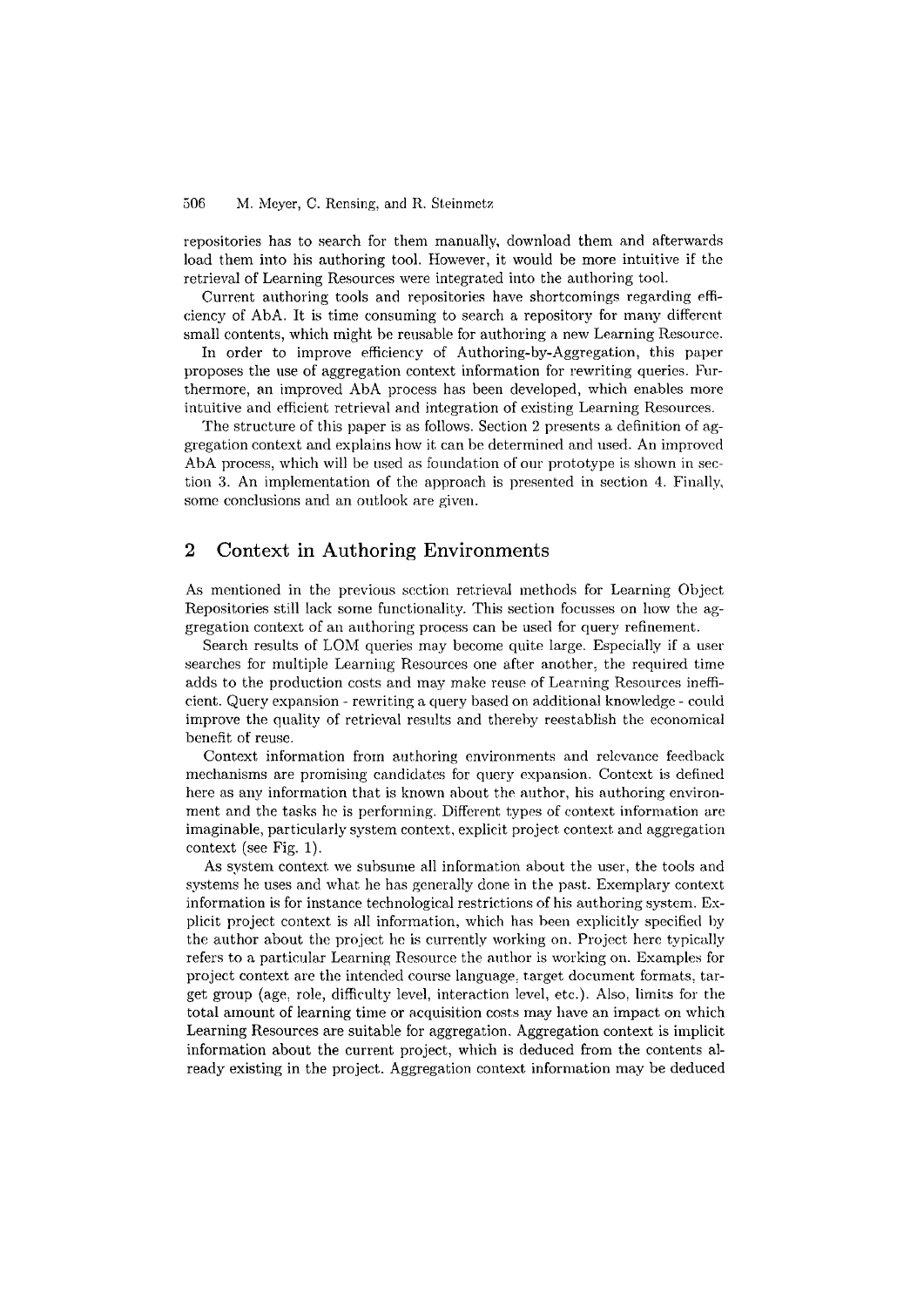

Fig. 1. Usage of context information as input for query expansion

either from the contents itself or their metadata records: in practice, metadata is easier to use. The more Learning Resources are aggregated in a project over time, the better the aggregation context may automatically be determined.

A similar approach has already been proposed by Sanchez and Sicilia [3]. They apply the design-by-contract paradigm from object oriented software construction to the composition of Learning Resources. Their goal is to automatically select and aggregate Learning Resources for a given learning target. However, because of the design-by-contract paradigm the approach supports only a binary matching: either a Learning Resource fits or it does not. Furthermore, a formal contract has to be specified for each Learning Resource; thus, the method is not applicable to plain LOM metadata. In practice, Learning Resources - and their metadata records - are rarely perfectly fitting. But Learning Resources can be adapted to fit into the new course [4]. Therefore, fuzzy queries, which produce a ranked result set, are better suited than strict matching.

#### **Improved Authoring-by-Aggregation Process** 3

Authoring-by-Aggregation is a lightweight rapid authoring approach, which is based on recursive aggregation of modular contents. One shortcoming of existing AbA tools is the missing support of didactic design and more general the nonexisting separation of different authoring phases.

Therefore, this section presents an improved authoring process, which supports multi-phase authoring. The process is based on Hoermann's process [1]. It is assumed that a Learning Resource is created by a single author at a time. Existing Learning Resources are supposed to be stored in a repository and specified by adequate metadata.

In total the new process consists of five authoring phases: the didactic design phase, the retrieval and replacement phase, the adaptation phase, the content authoring phase and the publishing phase. These phases may be arranged in a strictly sequential way. Each phase has to be completed before the author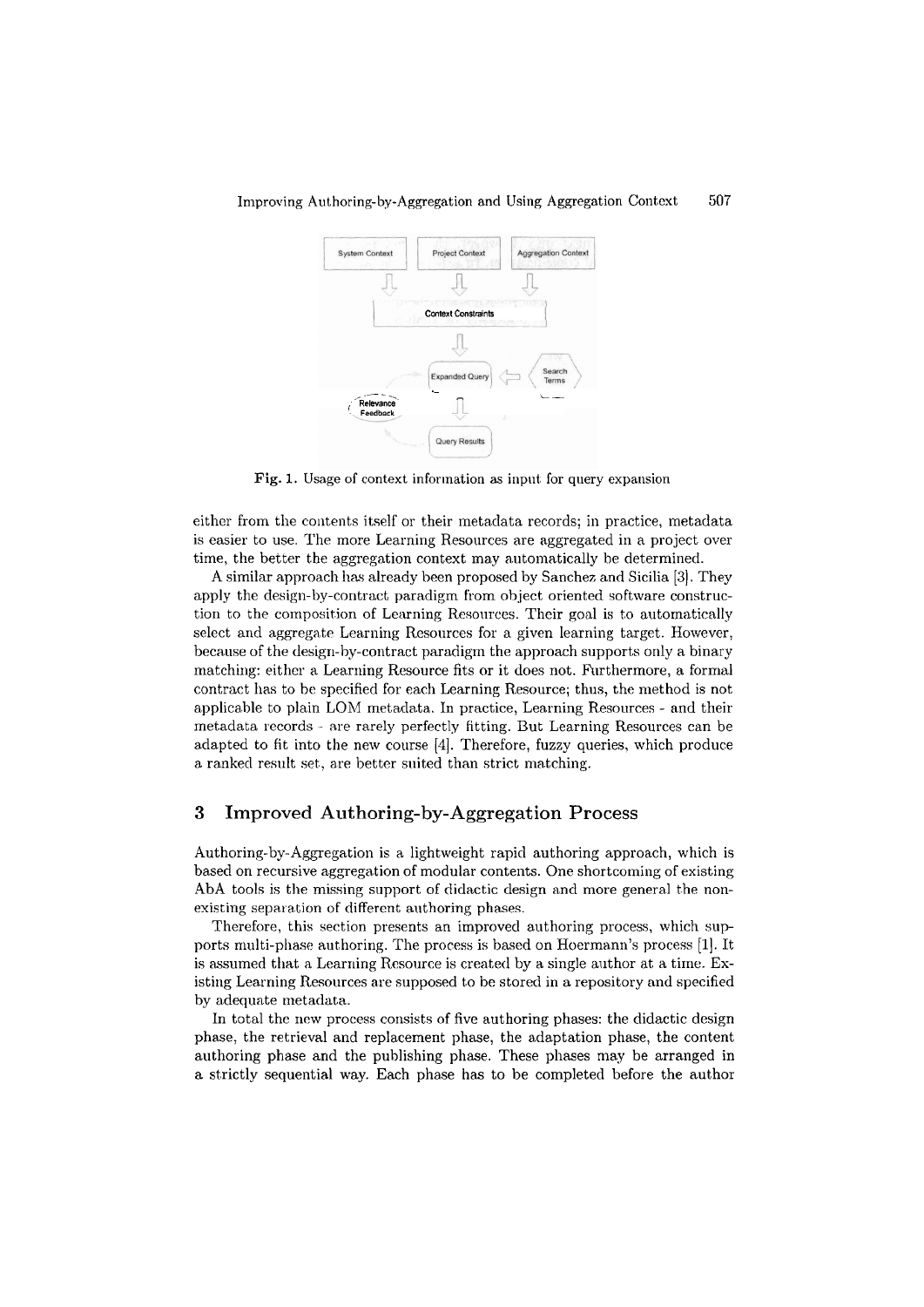#### 508 M. Meyer, C. Rensing, and R. Steinmetz

may proceed to the next one. However, the strict implementation is mainly thought for theoretical consideration. In practice, the author will not always be able to finish the phases one after another. Imagine an author has designed a course structure, replaced most placeholders, adapted the contents and is now creating the missing contents. Suddenly he realizes that an exercise is missing in his structure. The strict process would not allow to go back and change the structure. Therefore we define a relaxed process, which allows iterations of authoring phases.



Fig. 2. Relaxed Authoring-by-Aggregation process

In the relaxed process, the first four phases may be repeated in any order. The author may choose at any time to either edit the course structure, to replace placeholder items with existing Learning Resources, to adapt a Learning Resource or to create own contents. When the author has decided that the Learning Resource is finished he invokes the publishing phase and thereby ends the process. The relaxed process is shown in Fig. 2.

#### $\boldsymbol{4}$ Implementation

Having presented theoretical approaches in the previous sections, this section shows an actual implementation. The Authoring-by-Aggregation process, combined with context-based query expansion, has been implemented in the Content Sharing project [5]. It has been integrated into the Content Sharing Module Editor, which is an re-authoring tool for SCORM-based Learning Resources. In the following, the term *module* is used for SCORM-based Learning Resources, which comply to the Content Sharing specification. Particularly, the specification extends SCORM by enabling aggregation of SCORM packages by reference [6]. Besides aggregation, the tool also supports adaptation of Learning Resources to new contexts  $[4]$ .

The AbA process has been realized by extending the SCORM editor of the re-authoring tool. Didactic design is supported by creating empty placeholder items in the SCORM manifest of a module. Thus, the structure of a module is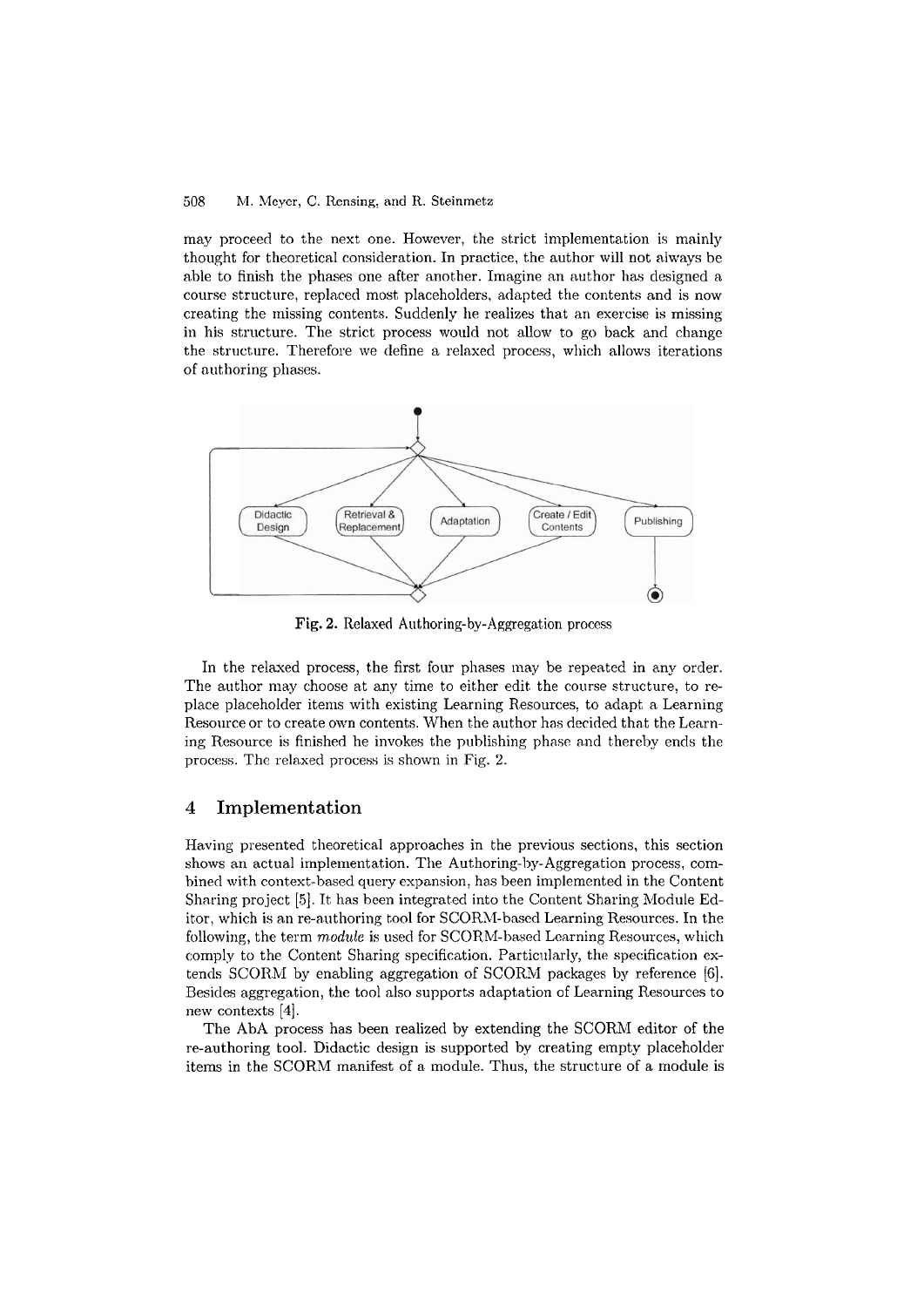

Fig. 3. Retrieval and replacement of Learning Resources

first created as a skeleton SCORM manifest without linked content files. Each placeholder element has three attributes, which may be specified by the author: keywords, granularity and didactic type. Keywords describe the topic of an element,. Granularity and didactic type specify its didactic function. Didactic types ca.n be chosen from Meder's didactic ontologies *[7].* Granularity and didactic type may be selected graphically by dragkdrop from a template collection.

The placeholder attributes are utilized for the retrieval of existing modules. A replacement wizard presents a list of all placeholders to the user and lets him assign existing modules to them (Fig. 3). Whenever a placeholder is selected, the connected repository is searched for suitable modules. The placeholders are then replaced by references to the chosen modules. For those placeholder elements that could not be replaced by existing modules, new content files may be created.

The retrieval of Learning Resources is based on the attributes of placeholder elements, which have been explicitly specified by the author. However, with a growing amount of modules, which have already been aggregated, there are more and more implicit constraints that impact the suitability of other modules. For instance, if most existing modules are known to be specifically designed for schoolchildren, a module from adult education will less likely fit in. Many other rrietadata can be used similarly to judge the suitability of further modules, such as language, format or difficulty level.

For the current implementation the four LOM fields language, end user role, typical age range and difficulty have been chosen to be determined as aggregation context. As a method for formally determining the aggregation context, a selection of metadata fields of present modules is analyzed for frequent values. A threshold of  $75\%$  is applied for considering a repeatedly occurring metadata value as context constraint.

# **5 Conclusion and Outlook**

This paper has introduced a number of contributions to the idea of reuse of e-Learning contents. The intention of the presented approaches is to improve